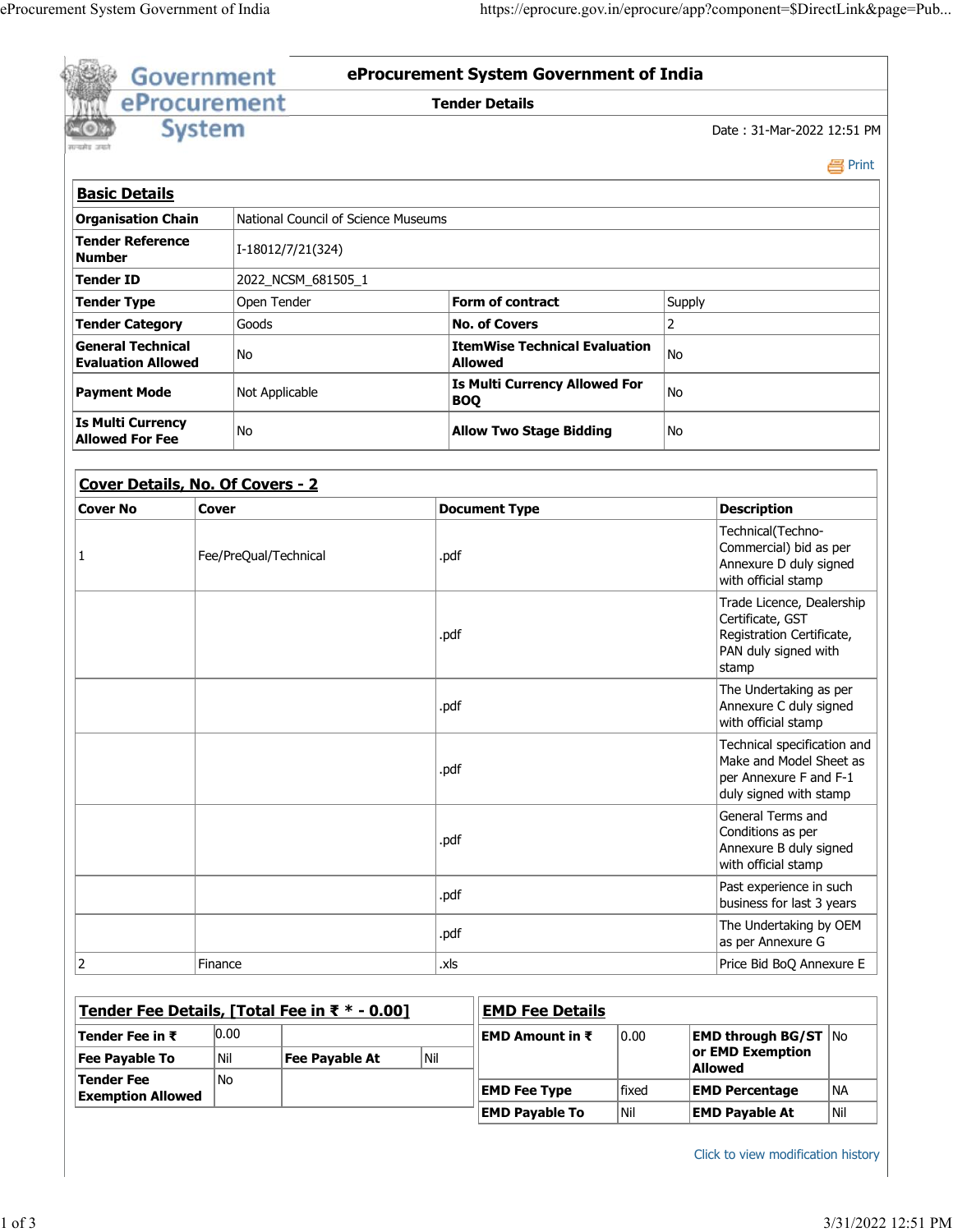| Work / Item(s)                                           |           |                                                             |                                                                                                                                                                      |                                            |                                     |                                             |                                                                          |                         |                                               |  |
|----------------------------------------------------------|-----------|-------------------------------------------------------------|----------------------------------------------------------------------------------------------------------------------------------------------------------------------|--------------------------------------------|-------------------------------------|---------------------------------------------|--------------------------------------------------------------------------|-------------------------|-----------------------------------------------|--|
| <b>Title</b>                                             |           |                                                             |                                                                                                                                                                      |                                            |                                     |                                             |                                                                          |                         |                                               |  |
| <b>Work Description</b>                                  |           |                                                             | Supply of DLP Projector strictly as per councils technical specification and NIT<br>Supply of DLP Projector strictly as per councils technical specification and NIT |                                            |                                     |                                             |                                                                          |                         |                                               |  |
| <b>Pre Qualification</b><br><b>Details</b>               |           |                                                             | Refer Tender Document                                                                                                                                                |                                            |                                     |                                             |                                                                          |                         |                                               |  |
| <b>Independent External</b><br><b>Monitor/Remarks</b>    | <b>NA</b> |                                                             |                                                                                                                                                                      |                                            |                                     |                                             |                                                                          |                         |                                               |  |
| <b>Show Tender Value in</b><br><b>Public Domain</b>      |           | No                                                          |                                                                                                                                                                      |                                            |                                     |                                             |                                                                          |                         |                                               |  |
| Tender Value in ₹                                        |           | 0.00                                                        | <b>Product Category</b>                                                                                                                                              |                                            |                                     | Computer-<br>H/W                            | Sub category                                                             |                         | <b>DLP Projector</b>                          |  |
| <b>Contract Type</b>                                     |           | Tender                                                      | <b>Bid Validity(Days)</b>                                                                                                                                            |                                            |                                     | 90                                          | <b>Period Of Work(Days)</b>                                              | 30                      |                                               |  |
| <b>Location</b>                                          |           | Kolkata                                                     | <b>Pincode</b><br>National Council of<br><b>Science Museums</b>                                                                                                      |                                            |                                     | 700091                                      | <b>Pre Bid Meeting Place</b>                                             | <b>NA</b>               |                                               |  |
| <b>Pre Bid Meeting</b><br><b>Address</b>                 |           | NА                                                          | <b>Pre Bid Meeting Date</b>                                                                                                                                          |                                            |                                     | <b>NA</b>                                   | <b>Bid Opening Place</b>                                                 | <b>KOLKATA</b>          | NATIONAL COUNCIL OF<br><b>SCIENCE MUSEUMS</b> |  |
| <b>Should Allow NDA</b><br><b>Tender</b>                 |           | <b>No</b>                                                   |                                                                                                                                                                      | <b>Allow Preferential</b><br><b>Bidder</b> |                                     | No                                          |                                                                          |                         |                                               |  |
| <b>Critical Dates</b>                                    |           |                                                             |                                                                                                                                                                      |                                            |                                     |                                             |                                                                          |                         |                                               |  |
| <b>Publish Date</b>                                      |           | 31-Mar-2022 01:00 PM                                        |                                                                                                                                                                      |                                            | <b>Bid Opening Date</b>             |                                             | 13-May-2022 03:30 PM                                                     |                         |                                               |  |
| Document Download / Sale Start<br><b>Date</b>            |           |                                                             | 31-Mar-2022 01:00 PM                                                                                                                                                 |                                            |                                     | Document Download / Sale End<br><b>Date</b> |                                                                          | 12-May-2022 03:00 PM    |                                               |  |
| <b>Clarification Start Date</b>                          |           |                                                             | <b>NA</b>                                                                                                                                                            |                                            |                                     | <b>Clarification End Date</b>               |                                                                          |                         | <b>NA</b>                                     |  |
| <b>Bid Submission Start Date</b>                         |           | 31-Mar-2022 03:00 PM                                        |                                                                                                                                                                      |                                            | <b>Bid Submission End Date</b>      |                                             |                                                                          | 12-May-2022 03:00 PM    |                                               |  |
| <b>Tender Documents</b>                                  |           |                                                             |                                                                                                                                                                      |                                            |                                     |                                             |                                                                          |                         |                                               |  |
| <b>NIT</b><br>Document                                   |           | <b>S.No Document Name</b>                                   |                                                                                                                                                                      |                                            |                                     | <b>Description</b>                          |                                                                          |                         | <b>Document Size</b><br>(in KB)               |  |
|                                                          | 1         | Tendernotice_1.pdf                                          |                                                                                                                                                                      |                                            | Tender Document                     |                                             |                                                                          |                         | 195.32                                        |  |
| <b>Work Item</b><br><b>Documents</b>                     |           | <b>S.No Document Type</b>                                   |                                                                                                                                                                      |                                            | <b>Document Name</b>                |                                             | <b>Description</b>                                                       |                         | <b>Document Size</b>                          |  |
|                                                          |           |                                                             |                                                                                                                                                                      |                                            |                                     |                                             |                                                                          |                         | (in KB)                                       |  |
|                                                          | 11        | Tender Documents                                            |                                                                                                                                                                      | specs1.pdf                                 |                                     |                                             | Specification and Make and<br>Model Sheet Annexure F and<br>Annexure F-1 |                         | 110.20                                        |  |
|                                                          | 12        | <b>BOQ</b>                                                  |                                                                                                                                                                      | BOQ_717209.xls                             |                                     |                                             | Price Bid BoQ Annexure E                                                 |                         | 231.00                                        |  |
|                                                          |           | <b>Auto Extension Corrigendum Properties for Tender</b>     |                                                                                                                                                                      |                                            |                                     |                                             |                                                                          |                         |                                               |  |
|                                                          |           | No. of bids required for bid opening a tender               |                                                                                                                                                                      |                                            |                                     |                                             | Tender gets extended to No. of days                                      |                         |                                               |  |
|                                                          | 3         |                                                             |                                                                                                                                                                      |                                            |                                     | 10                                          |                                                                          |                         |                                               |  |
|                                                          |           |                                                             |                                                                                                                                                                      |                                            |                                     |                                             |                                                                          |                         |                                               |  |
|                                                          |           | <b>Bid Opener Login Id</b>                                  |                                                                                                                                                                      |                                            | <b>Bid Opener Name</b>              |                                             |                                                                          | <b>Certificate Name</b> |                                               |  |
| Iteration<br>1.<br><b>Bid Openers List</b><br>S.No<br>1. |           | gbiswas@ncsm.gov.in                                         |                                                                                                                                                                      |                                            | <b>GAUTAM BISWAS</b>                |                                             |                                                                          | <b>GAUTAM BISWAS</b>    |                                               |  |
| $\frac{2}{3}$<br>$\frac{3}{4}$                           |           | dasgupta.nataraj@gmail.com<br>unnikrishnank1962@yahoo.co.in |                                                                                                                                                                      |                                            | NATARAJ DASGUPTA<br>K. UNNIKRISHNAN |                                             |                                                                          |                         | NATARAJ DASGUPTA<br>UNNIKRISHNAN KALARIKKAL   |  |